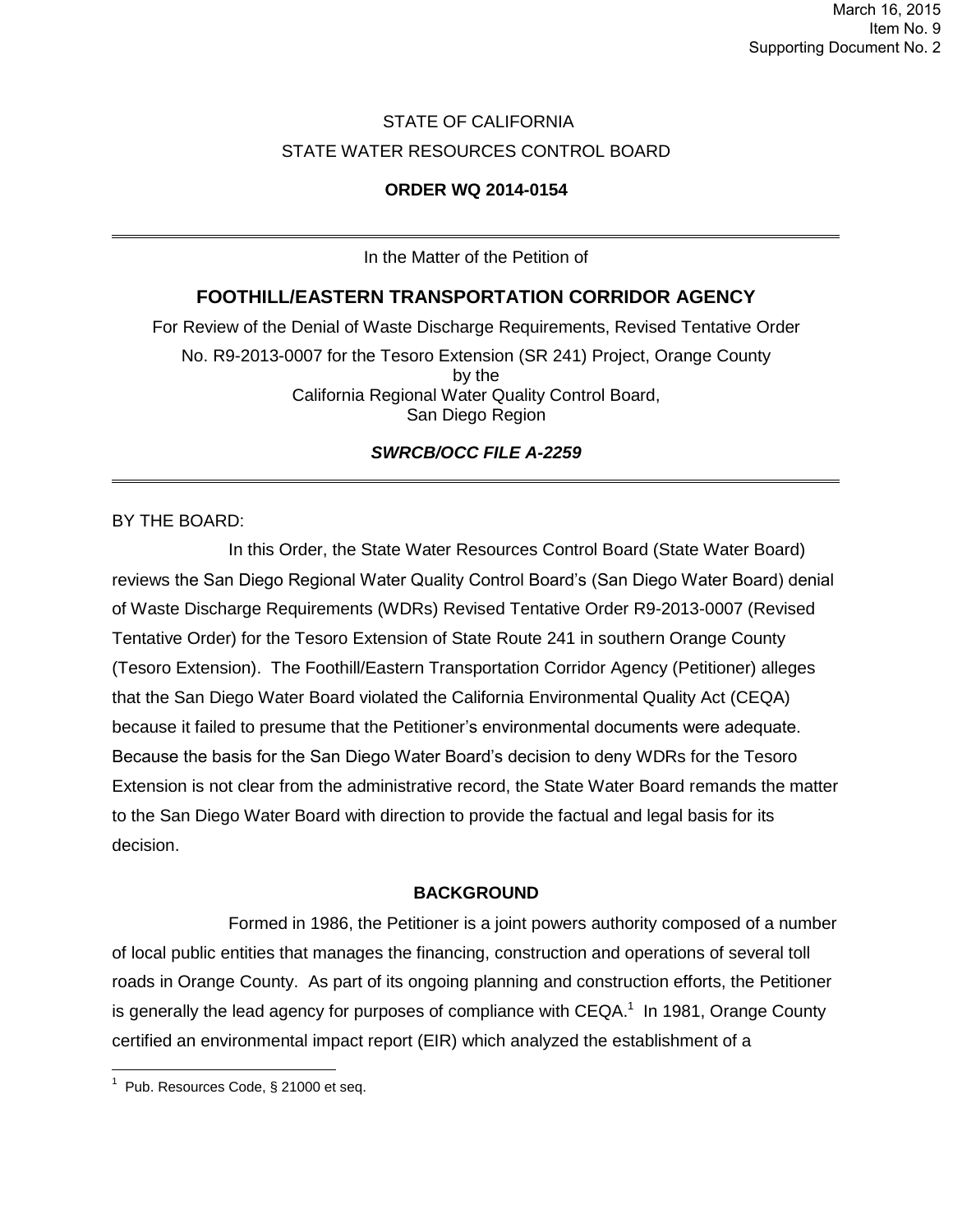transportation corridor in southeastern Orange County (now designated State Route 241) in the *County Master Plan of Arterial Highways*. In 1991, the Petitioner certified an EIR analyzing various alternatives for an extension of State Route 241. $^2$  In February 2006, the Petitioner certified the South Orange County Transportation Infrastructure Improvement Project (SOCTIIP) Final Subsequent Environmental Impact Report (FSEIR). The FSEIR identified a preferred alternative that consisted of a sixteen mile extension of State Route 241 from its southern terminus at Oso Parkway to connect to Interstate 5 just south of the Orange County and San Diego County border.<sup>3</sup> On February 23, 2006, the Petitioner adopted CEQA findings for the preferred alternative and approved construction of the sixteen mile extension of State Route 241.<sup>4</sup> On March 23, 2006, the California State Parks Commission and a number of environmental groups sued the Petitioner, challenging the adequacy of the  $\mathsf{FSEIR}$ .<sup>5</sup> That litigation was eventually dismissed without prejudice.

Because the sixteen mile extension of State Route 241 required a Clean Water Act section 404 permit from the Army Corps of Engineers, the Petitioner submitted an application for a Clean Water Act section 401 water quality certification to the San Diego Water Board on June 13, 2006. The application was deemed complete by the San Diego Water Board on September 13, 2006.<sup>6</sup> Despite the submission of supplemental documentation, the Petitioner's request for a water quality certification was denied without prejudice on February 6, 2008. The San Diego Water Board noted that the Petitioner's application remained insufficient to address outstanding concerns regarding the Petitioner's runoff management plan, water quality mitigation measures, proposed habitat mitigation and monitoring plan, baseline water quality monitoring, and antidegradation.<sup>7</sup> The Petitioner subsequently withdrew its

 2 Petitioner's Petition for Review of Waste Discharge Requirements Order No. R9-2013-0007 (SWRCB/OCC File A-2259), p. 4.

<sup>3</sup> *Ibid*. State Clearinghouse Number 2001061046.

<sup>&</sup>lt;sup>4</sup> Foothill/Eastern Transportation Corridor Agency Resolution No. F2006-02.

<sup>&</sup>lt;sup>5</sup> Cal. State Parks Foundation, et al. v. Foothill/Eastern Transportation Corridor Agency (Super. Ct. San Diego County, Case Nos. GIN51194 and GIN 051371).

<sup>&</sup>lt;sup>6</sup> Letter from Senior Environmental Scientist James Smith, San Diego Water Board, to Richard Beck (Sept. 13, 2006). Note that, in this case, the application being deemed complete only means that the application has fulfilled the minimum requirements of the State Water Board certification regulations. (See Cal. Code Regs., tit. 23, § 3856.) Fulfillment of this requirement by an applicant does not mean, and should not be construed to mean, that the applicable regional water quality control board or the State Water Board has received sufficient information to make its determination that a proposed project or activity is reasonably assured to comply with water quality standards or other applicable requirements of state law.

 $^7$  Letter from Executive Officer John Robertus, San Diego Water Board, to Richard Beck (Feb. 6, 2008).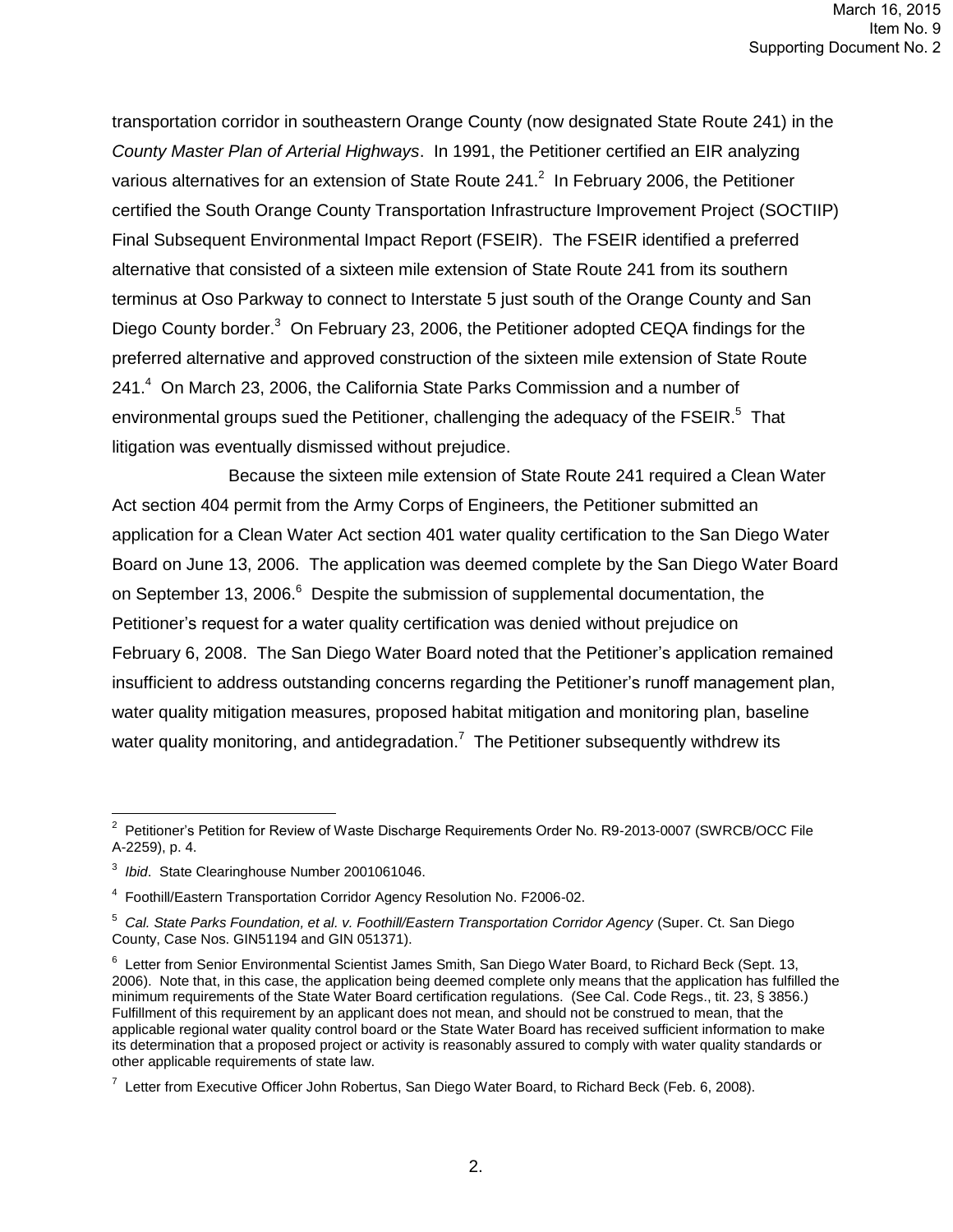application for water quality certification.<sup>8</sup> Also on February 6, 2008, the California Coastal Commission voted not to approve the Petitioner's request for a consistency determination pursuant to the Coastal Zone Management Act.<sup>9</sup> The Petitioner appealed the California Coastal Commission's determination to the United States Secretary of Commerce who, in turn, rejected the Petitioner's appeal. $10$ 

After these rejections, the Petitioner authorized its staff to pursue a shorter extension of State Route 241. This shorter extension, the Tesoro Extension, would extend State Route 241 from its existing southern terminus at Oso Parkway approximately 5.5 miles south to Cow Camp Road. Cow Camp Road is immediately north of San Juan Creek in Orange County, so the Tesoro Extension would avoid the Coastal Zone and all waters subject to federal jurisdiction, thereby obviating the need for a consistency determination from the California Coastal Commission or a Clean Water Act section 404 permit from the Army Corps of Engineers. The Petitioner filed a report of waste discharge for the Tesoro Extension with the San Diego Water Board on August 10, 2012.

After analyzing the Petitioner's documentation and repeated meetings with the Petitioner, San Diego Water Board staff drafted WDRs Tentative Order No. R9-2013-0007 (Tentative Order) for the Tesoro Extension. On January 17, 2013, San Diego Water Board staff issued a public notice announcing the availability of the Tentative Order and setting a March 13, 2013 public hearing for the San Diego Water Board to consider adoption of the Tentative Order. The public notice established a February 18, 2013 deadline for written comments on the Tentative Order.

On February 15, 2013, the Petitioner's staff finalized a CEQA addendum to the 2006 FSEIR for the Tesoro Extension (Addendum) and submitted it to San Diego Water Board. The Addendum stated that the Petitioner proposed to construct the Tesoro Extension, and identified the Tesoro Extension as the project for the purposes of CEQA analysis. The Addendum concluded that, since the Tesoro Extension generally followed the same alignment

<sup>&</sup>lt;sup>8</sup> Letter from Thomas Margro, Transportation Corridor Agencies, to Chad Loflin (Feb. 9, 2009).

<sup>&</sup>lt;sup>9</sup> Petitioner's Petition for Review of Waste Discharge Requirements Order No. R9-2013-0007 (SWRCB/OCC File A-2259), p. 4; Letter from Manager Mark Delaplaine, California Coastal Commission to James Herink (Dec. 6, 2013), p. 2. The California Coastal Commission is the agency responsible for determining consistency with the federal Coastal Zone Management Act. (16 U.S.C. § 1451 et seq.)

<sup>&</sup>lt;sup>10</sup> See *Decisions and Findings by the U.S. Secretary of Commerce in the Consistency Appeal of the Foothill/Eastern Transportation Corridor Agency from the Objection by the California Coastal Commission* (Dec. 18, 2008). After the rejection of the Petitioner's appeal, the plaintiffs challenging the FSEIR voluntarily dismissed their writ petition on January 12, 2011. (Petitioner's Petition for Review of Waste Discharge Requirements Order No. R9-2013-0007 (SWRCB/OCC File A-2259), Exhibit 8.)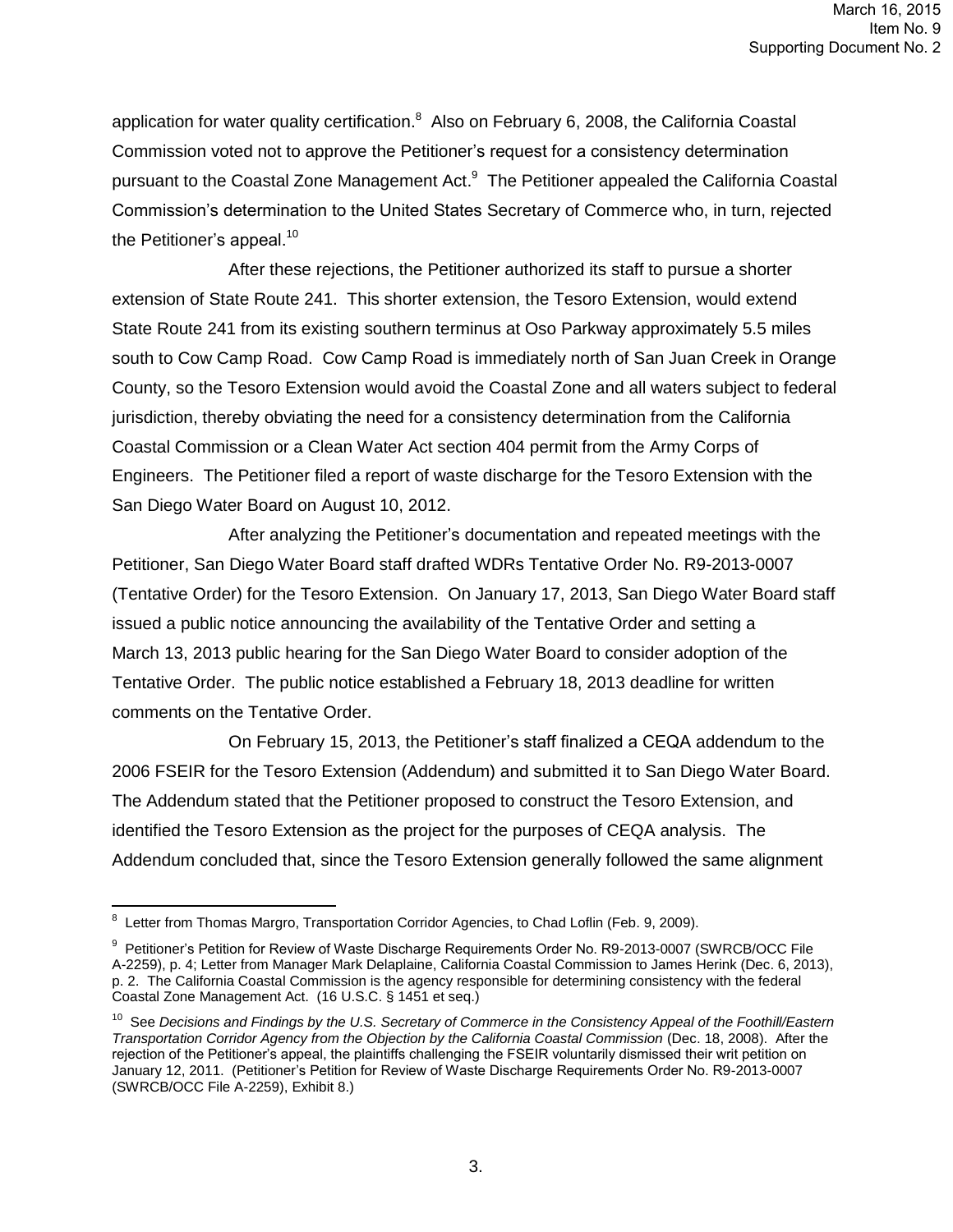as the first 5.5 miles of the sixteen mile extension preferred alternative that had been analyzed in the 2006 FSEIR, the Tesoro Extension would not result in any significant environmental effects that were not already discussed in the 2006  $FSEIR.^{11}$  The Addendum also concluded that there was no need to prepare a Subsequent or Supplemental EIR, and that the 2006 FSEIR, coupled with the Addendum, satisfied the Petitioner's CEQA obligations for the Tesoro Extension.<sup>12</sup>

Due to the last-minute submission of the Addendum by the Petitioner and the extensive written comments that related to the San Diego Water Board's CEQA obligations if it were to approve the Tentative Order, the San Diego Water Board decided that its staff needed additional time to evaluate and respond to CEQA-related issues. The San Diego Water Board stated that it would proceed with the scheduled March 13, 2013 public hearing, but that it would not take any final action on the Tentative Order on that date.

During the hearing on March 13, 2013, the Chair of the San Diego Water Board announced that a second hearing would be scheduled for the purpose of receiving comments related to CEQA, and that San Diego Water Board staff would circulate specific CEQA-related questions prior to the second hearing.<sup>13</sup> A coalition of environmental groups called the Save San Onofre Coalition (Coalition)<sup>14</sup> and a large number of individuals argued against adoption of the Tentative Order, voicing a number of concerns related to water quality best management practices (stormwater BMPs), hydromodification, sediment generation and transport, and compensatory mitigation implementation and monitoring, as well as CEQA.

On March 15, 2013, counsel to the San Diego Water Board circulated a memorandum with CEQA-related questions to the Petitioner, the Coalition, and the public.<sup>15</sup> The memorandum inquired as to how the Petitioner defined the project for which WDRs were being requested, and whether it was the same as the Petitioner's CEQA definition of the project. Additionally, the memorandum asked about the CEQA consequences of the Addendum, given

<sup>&</sup>lt;sup>11</sup> Addendum to the South Orange County Transportation Infrastructure Improvement Project Final Subsequent *Environmental Impact Report – Tesoro Extension Project* (Feb. 2013), p. 3-22.

<sup>12</sup> *Ibid.*

<sup>&</sup>lt;sup>13</sup> San Diego Water Board Hearing Transcript (March 13, 2013), pp. 36-37, 70-71.

<sup>&</sup>lt;sup>14</sup> The "Save San Onofre Coalition" consists of a dozen non-governmental entities, including the California State Parks Foundation, the Natural Resources Defense Council, Sierra Club California, Surfrider Foundation, and Orange County Coastkeeper.

<sup>&</sup>lt;sup>15</sup> Letter from Senior Staff Counsel Catherine Hagan to Foothill/Eastern Transportation Corridor Agency, Save San Onofre Coalition and Interested Persons (March 15, 2013).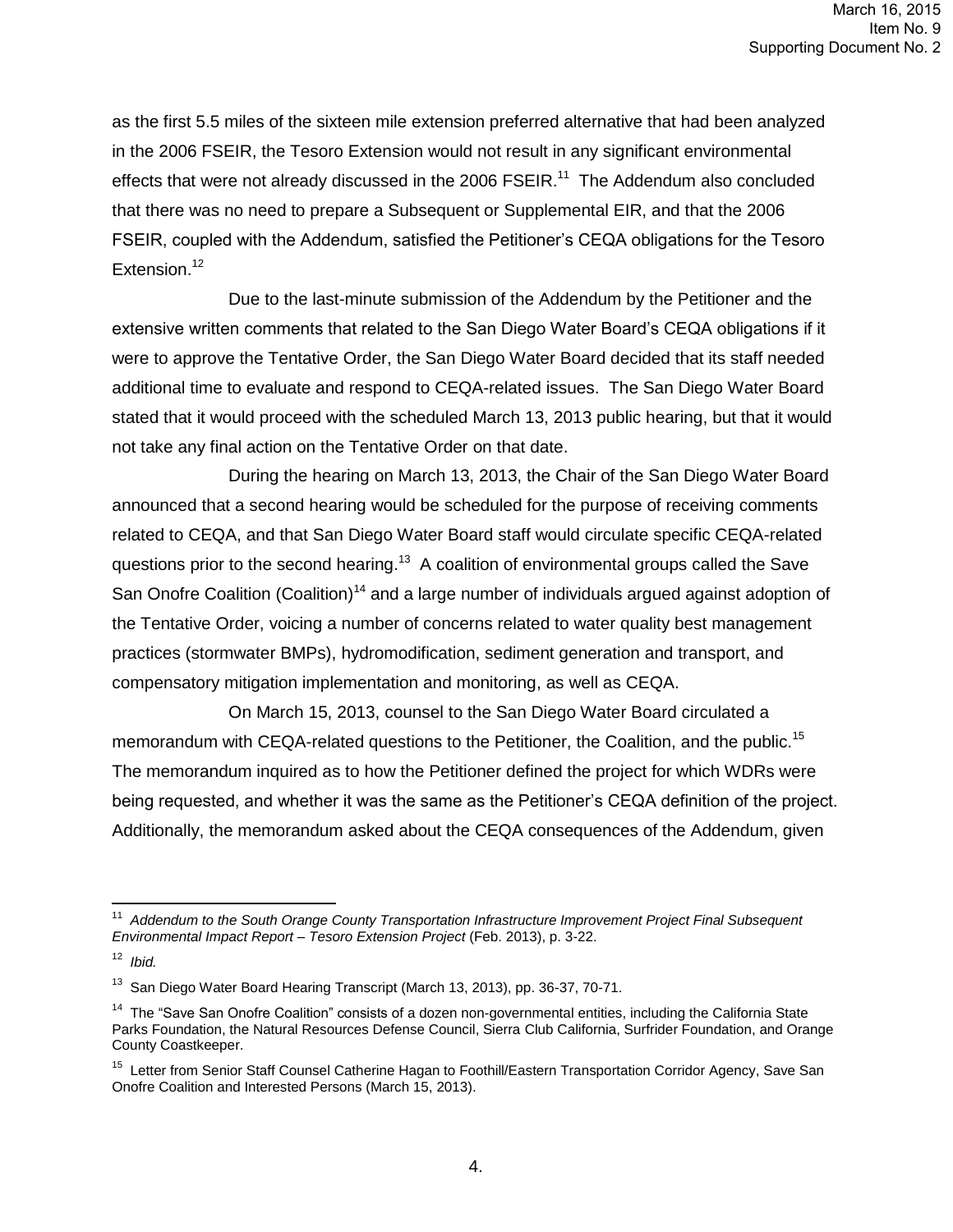the lack of the Petitioner's approval of the Tesoro Extension or filing of a CEQA Notice of Determination.<sup>16</sup>

On March 29, 2013, the Petitioner and the Coalition submitted responses to the memorandum. On April 18, 2013, the Petitioner's Board of Directors approved the conceptual design for the Tesoro Extension and approved the Addendum.<sup>17</sup> On May 30, 2013, the San Diego Water Board staff issued a public notice announcing the availability of the Revised Tentative Order and setting a June 19, 2013 continued public hearing for the San Diego Water Board to receive comments limited to CEQA and the revisions to the Tentative Order, and to consider adoption of the Revised Tentative Order.

The San Diego Water Board conducted the second hearing on June 19, 2013. At the hearing, the public was asked to limit their comments to the revisions to the Tentative Order and CEQA-related issues.<sup>18</sup> San Diego Water Board staff explained that the revisions to were designed to address water quality concerns related to the Tesoro Extension that had been expressed by Board Members as well as the prior hearing. The revisions addressed sediment supply and hydromodification; the timing of the habitat mitigation monitoring plan and the runoff management plan.<sup>19</sup> The San Diego Water Board's counsel described the Petitioner's recent approval of the conceptual design for the Tesoro Extension and the Addendum, explained that, as a CEQA responsible agency, the San Diego Water Board was bound by the Petitioner's 2006 EIR and the Addendum. Counsel explained that the Revised Tentative Order did not contain any specific findings about environmental impacts related to potential future segments of the toll road. $20$ 

After reviewing the written comments and listening to the public comments at both hearings, the Board Members engaged in deliberations about whether to approve the Revised Tentative Order. Eventually, one Board Member made a motion to not approve it. The motion carried, with three Board Members voting in favor of the motion and two Board Members voting against the motion. In response, the Petitioner filed a timely petition with the State Water Board alleging, among other things, that the San Diego Water Board improperly denied the Revised Tentative Order because it believed that the Petitioner's CEQA documents, particularly

 16 *Ibid.*

<sup>&</sup>lt;sup>17</sup> Foothill/Eastern Transportation Corridor Agency Resolution No. 2013F-05.

<sup>&</sup>lt;sup>18</sup> San Diego Water Board Hearing Transcript (June 19, 2013), pp. 2-3.

<sup>19</sup> *Id.*, p. 14.

<sup>20</sup> *Id.*, pp. 30-31, 35-36.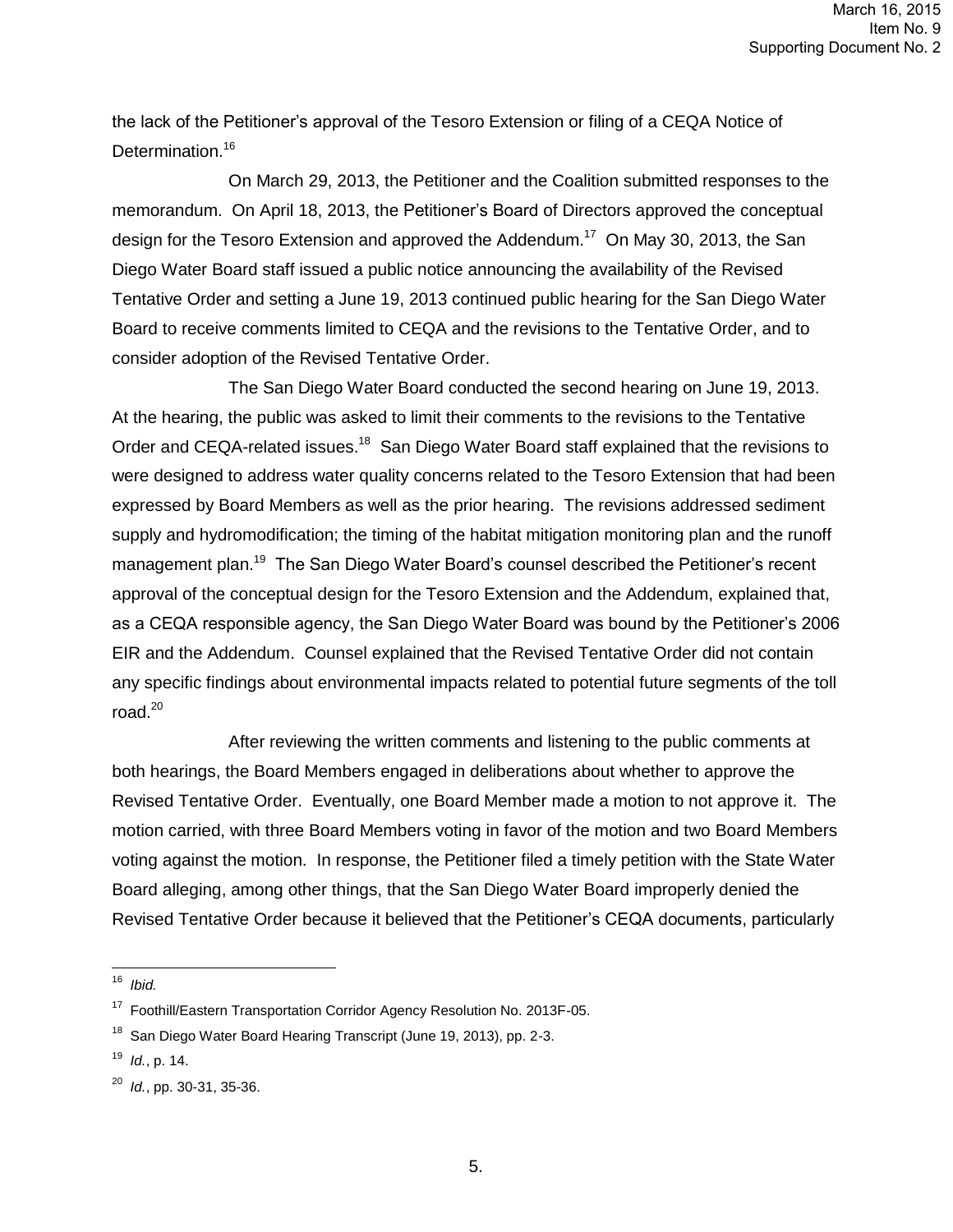the description of the Tesoro Extension as the CEQA project in the Addendum, were inadequate.

#### **ISSUES AND FINDINGS**

This Order addresses the general scope of San Diego Water Board's responsibilities and authorities regarding the Tesoro Extension pursuant to both CEQA and the Porter-Cologne Water Quality Control Act, $^{21}$  as well as the need for a regional water quality control board to provide the legal and factual basis for its adjudicative decisions. To the extent the Petitioner raised issues that are not discussed in this Order, either in whole or in part, such issues are dismissed as not raising substantial issues appropriate for our review.<sup>22</sup>

## **The California Environmental Quality Act**

CEQA requires that all governmental agencies that regulate activities found to affect the quality of the environment, do so giving major consideration to preventing environmental damage.<sup>23</sup> As such, CEQA is to be interpreted to afford the fullest possible protection to the environment within the reasonable scope of the statutory language.<sup>24</sup> With narrow exceptions, CEQA requires an EIR whenever a public agency proposes to approve or to carry out a project that may have a significant effect on the environment. The Legislature has made clear that an EIR is "an informational document" and that "[t]he purpose of an environmental impact report is to provide public agencies and the public in general with detailed information about the effect which a proposed project is likely to have on the environment; to list ways in which the significant effects of such a project might be minimized; and to indicate alternatives to such a project. $25$ 

The "lead agency" is the public agency that has the principal responsibility for carrying out or approving the project. The lead agency will decide whether to prepare an EIR or a negative declaration for the project and will cause the document to be prepared.<sup>26</sup> This

 $\overline{a^2}$  Wat. Code, § 13000 et seq.

<sup>22</sup> *People v. Barry* (1987) 194 Cal.App.3d 158, 175-177; *Johnson v. State Water Resources Control Bd.* (2004) 123 Cal.App.4th 1107, 1114; Cal. Code Regs., tit. 23, § 2052, subd. (a)(1).

<sup>23</sup> See Pub. Resources Code, § 21000, subd. (g); State Water Board Order WQ 2009-0010 (*Point Molate Naval Fuel Depot*), p.2.

<sup>24</sup> *Friends of Mammoth v. Board of Supervisors* (1972) 8 Cal.3d 247, 259.

<sup>&</sup>lt;sup>25</sup> Laurel Heights Improvement Assn. v. Regents of University of California (1988) 47 Cal.3d 376, 390-391. Hereinafter referred to as *Laurel Heights*.

 $^{26}$  Pub. Resources Code, § 21067; Cal. Code Regs., tit. 14, § 15367.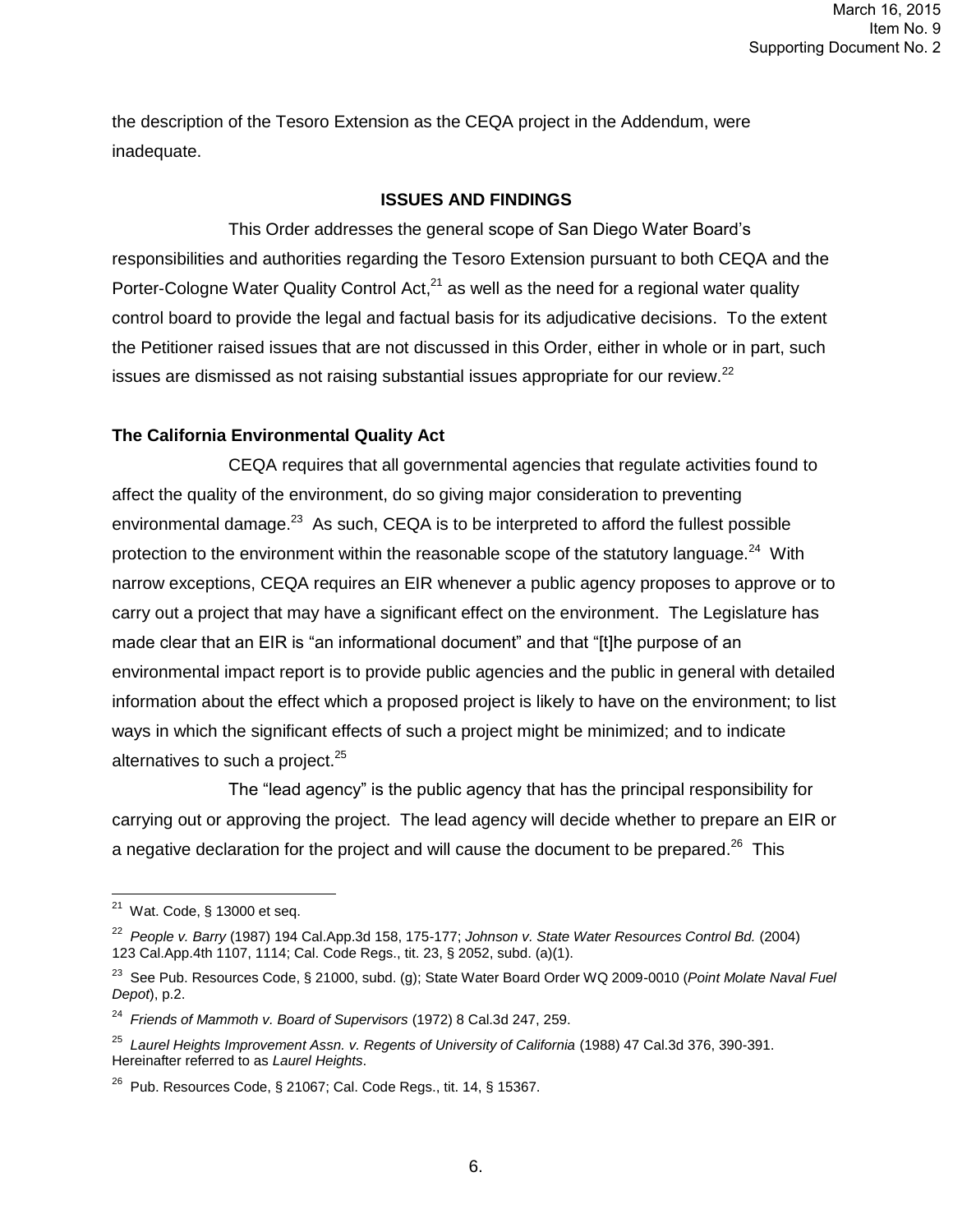decision is final and conclusive on all persons, including responsible agencies, except under limited situations involving changes to a project or its circumstances.<sup>27</sup> Under CEQA, a "project" means "the *whole of an action*, which has a potential for resulting in either a direct physical change in the environment, or a reasonably foreseeable indirect physical change in the environment..." It refers to the underlying "activity" for which approval is being sought.<sup>28</sup> An EIR must contain an accurate and consistent project description.<sup>29</sup>

When describing the project and preparing the requisite environmental review, CEQA forbids 'piecemeal' review of the significant environmental impacts of a project. "Piecemealing" refers to chopping a large project into many little ones—each with a minimal potential impact on the environment—which cumulatively may have disastrous consequences.<sup>30</sup> The California Supreme Court set forth a piecemealing test in *Laurel Heights* stating that:

an EIR must include an analysis of the environmental effects of future expansion or other action if: (1) it is a reasonably foreseeable consequence of the initial project; and (2) the future expansion or action will be significant in that it will likely change the scope or nature of the initial project or its environmental effects. Under this standard, the facts of each case will determine whether and to what extent an EIR must analyze future expansion or other action.<sup>31</sup>

Courts have held there may be improper piecemealing when the purpose of the reviewed project is to be the first step toward future development, $32$  or when the reviewed project legally compels or practically presumes completion of another action.<sup>33</sup> On the other hand, two projects may properly undergo separate environmental review (i.e., no piecemealing) when the projects have different proponents, serve different purposes, or can be implemented independently.<sup>34</sup>

Public agencies, other than the lead agency, that have responsibility for carrying out or having discretionary approval power over a project are responsible agencies. $35$ 

 27 Pub. Resources Code, § 21080.1; Cal. Code Regs., tit. 14, § 15050, subd. (c).

<sup>&</sup>lt;sup>28</sup> San Joaquin Raptor Rescue Center v. County of Merced (2007) 149 Cal.App.4th 645, 654 (quoting Pub. Resources Code, § 21065; Cal. Code Regs., tit. 14, § 15378, subds. (a), (c)).

<sup>29</sup> *See County of Inyo v. City of Los Angeles* (1977) 71 Cal. App.3d 185, 199.

<sup>30</sup> *Bozung v. Local Agency Formation Commission* (1975) 13 Cal. 3d 263, 283-284.

<sup>31</sup> *Laurel Heights, supra*, 47 Cal.3d at p. 396.

<sup>32</sup> *Laurel Heights, supra*, 47 Cal.3d at p. 398.

<sup>33</sup> *Nelson v. County of Kern* (2010) 190 Cal.App4th 252, 272.

<sup>34</sup> *Banning Ranch Conservancy v. City of Newport Beach* (2012) 211 Cal.App.4th 1209, 1223 (quoting *Communities for a Better Environment v. City of Richmond* (2010) 184 Cal.App.4th 70, 99).

 $35$  Pub. Resources Code, § 21069; Cal. Code Regs., tit. 14, § 15381.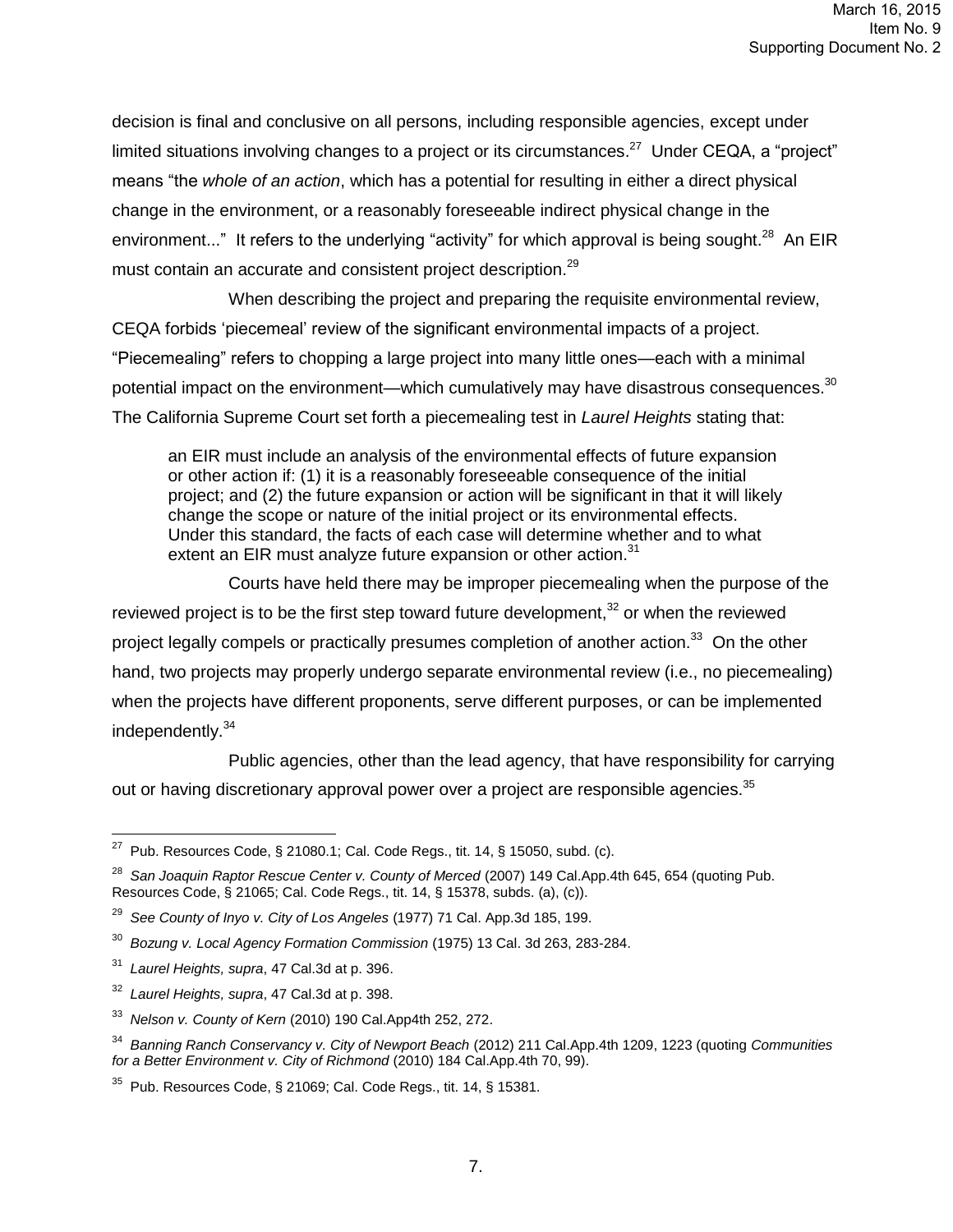Responsible agencies have limited authority under CEQA to conduct their own environmental review outside the processes initiated and managed by the lead agency.<sup>36</sup> A responsible agency is required to consider only the effects of those activities involved in a project which it is required by law to carry out or approve.<sup>37</sup> While a lead agency must consider all environmental impacts of the project before approving it, a responsible agency only considers those aspects of a project that are within the scope of its jurisdiction.<sup>38</sup> When mitigating or avoiding a significant effect within its jurisdiction, the responsible agency may only exercise those express or implied powers provided by laws other than CEQA.<sup>39</sup>

Once a lead agency has completed an EIR, it is presumed legally adequate and the lead agency's certification of an EIR as complying with the requirements of CEQA is presumed correct.<sup>40</sup> If an action or proceeding is commenced alleging that the EIR does not comply with CEQA and no injunctive or similar relief is granted, responsible agencies must assume that the EIR complies with CEQA and approve or disapprove the project accordingly.<sup>41</sup> If no action or proceeding is commenced as described in Public Resources Code section 21167.3, and a responsible agency believes that the final EIR is inadequate based on impacts to resources within the scope of its purview, it may take that issue to court within 30 days after the lead agency files a notice of determination, prepare a subsequent EIR if permissible under CEQA Guidelines section 15162, assume the lead agency role under the circumstances described above, or be deemed to have waived any objections. $42$ 

#### **The Porter-Cologne Water Quality Control Act**

When the Legislature enacted the Porter-Cologne Water Quality Control Act (the Porter-Cologne Act),<sup>43</sup> it declared that the activities and factors which may affect the quality of the waters of the state shall be regulated to attain the highest water quality which is reasonable considering all demands being made on those waters and that the state must be prepared to

 36 *Riverwatch v. Olivenhain Municipal Water Dist.* (2009) 170 Cal.App.4th 1186, 1201.

<sup>37</sup> *Sierra Club v. Cal. Coastal Commission* (2005) 35 Cal.4th 839, 860 (quoting Pub. Resources Code, § 21002.1, subd. (d)).

<sup>38</sup> *Riverwatch, supra*, 170 Cal.App.4th at p. 1202.

<sup>39</sup> *Sierra Club, supra*, 35 Cal.4th at p. 859; see also Pub. Resources Code, § 21004.

<sup>40</sup> *Rialto Citizens for Responsible Growth v. City of Rialto* (2012) 208 Cal.App.4th 899, 924-925.

 $41$  Pub. Resources Code, § 21167.3, subd. (b).

 $42$  See Cal. Code Regs., tit. 14, § 15096, subd (e).

 $43$  Wat. Code, § 13000, et seq.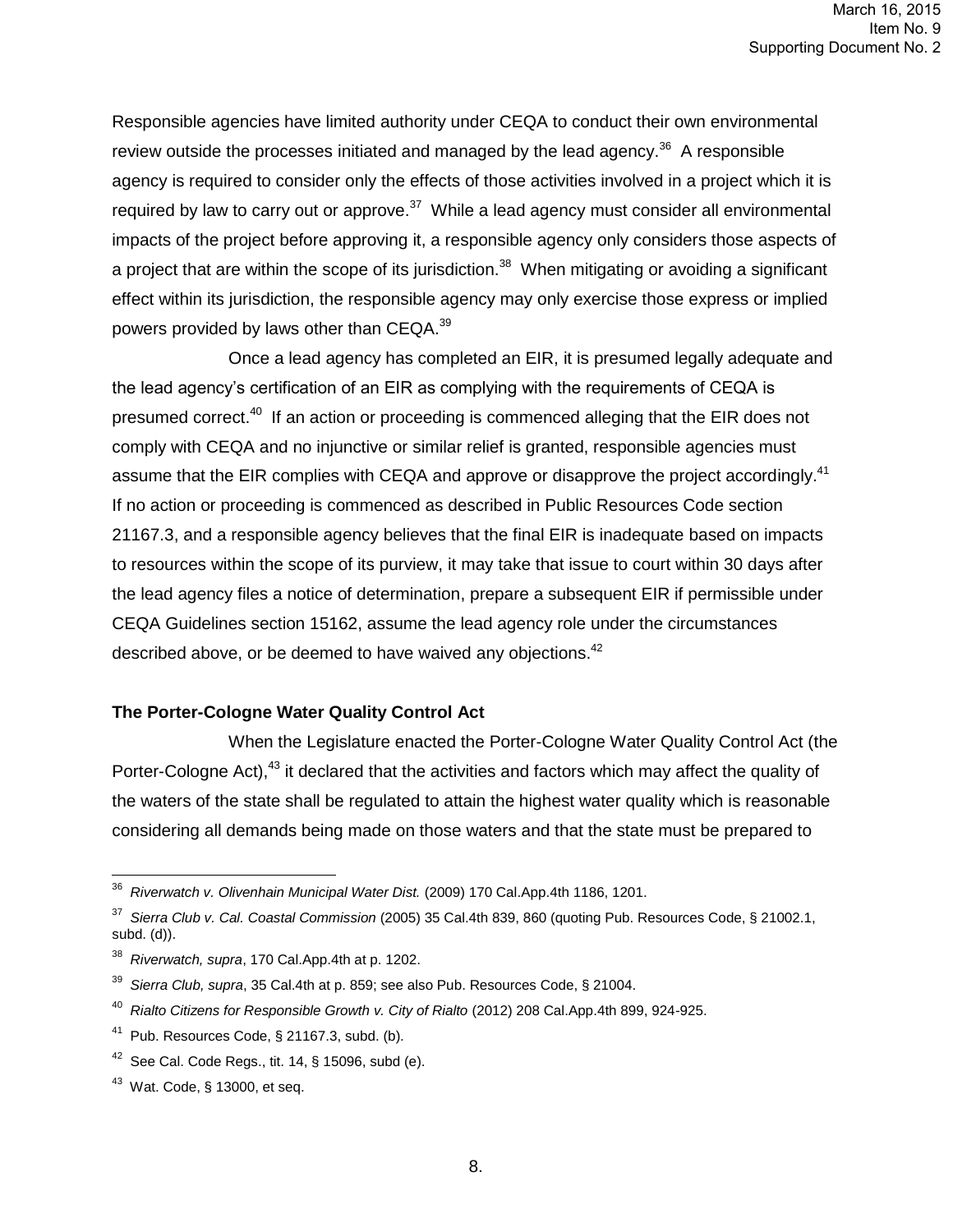exercise its full power and jurisdiction to protect water quality.<sup>44</sup> The Porter-Cologne Act sets forth many authorities and responsibilities for the regional water quality control boards (regional water boards). One such authority is the issuance of WDRs to persons discharging waste that could affect the quality of waters of the state.<sup>45</sup>

When a regional water board issues WDRs, the regional water board is obligated to ensure that the WDRs implement relevant water quality control plans, take into consideration the beneficial uses to be protected, the water quality objectives reasonably required for that purpose, other waste discharges, the need to prevent nuisance, and the provisions of Water Code section 13241.<sup>46</sup> When issuing WDRs, a regional water board is not required to utilize the full waste assimilation capacities of the receiving water. Whether or not a discharge is authorized, the discharge of waste does not create any vested rights to continue the discharge; the discharge of waste is a privilege, not a right. $47$  It follows, then, that a regional water board has the authority to decline to issue WDRs for a specific discharge. When a regional water board declines to issue WDRs, it may also choose to give the project proponent an opportunity to revise its project and submit a revised report of waste discharge. In addition to the issuance or denial of WDRs, the Porter-Cologne Act also authorizes a regional water board to specify certain conditions or areas where the discharge of waste, or certain types of waste, will not be permitted.<sup>48</sup> This may be done in a water quality control plan or in WDRs, and is a more enduring mechanism for protecting water quality.

When issuing WDRs, regional water boards must protect the beneficial uses of the waters that are receiving both direct and indirect discharges from the project, as well as the beneficial uses of any downstream waters that could be affected by the discharges.<sup>49</sup> When a regional water board is deciding whether to issue WDRs for discharges of waste associated with a project, it is appropriate for the regional water board to consider whether that project will likely lead to additional, future discharges of waste or other related impacts to water quality. Those

 44 Wat. Code, § 13000.

<sup>45</sup> Wat Code, §§ 13260, subd. (a)(1) & 13263.

<sup>&</sup>lt;sup>46</sup> Wat. Code, § 13263, subd. (a). Water Code section 13241 contains six additional factors that must be considered when, in a project-specific context, a regional water board is establishing effluent limitations more stringent than federal law requires. (*City of Burbank v. State Water Resources Control Bd.* (2005) 35 Cal.4th 613, 618.) These factors are not in contention with this petition.

 $47$  Wat. Code, § 13263, subds. (b), (g).

<sup>&</sup>lt;sup>48</sup> Wat. Code, § 13243.

<sup>49</sup> State Water Board Orders WQ 2012-0013 (*Sacramento Regional*), pp. 13, 35; WQ 2008-0008 (*City of Davis*), pp. 12-13.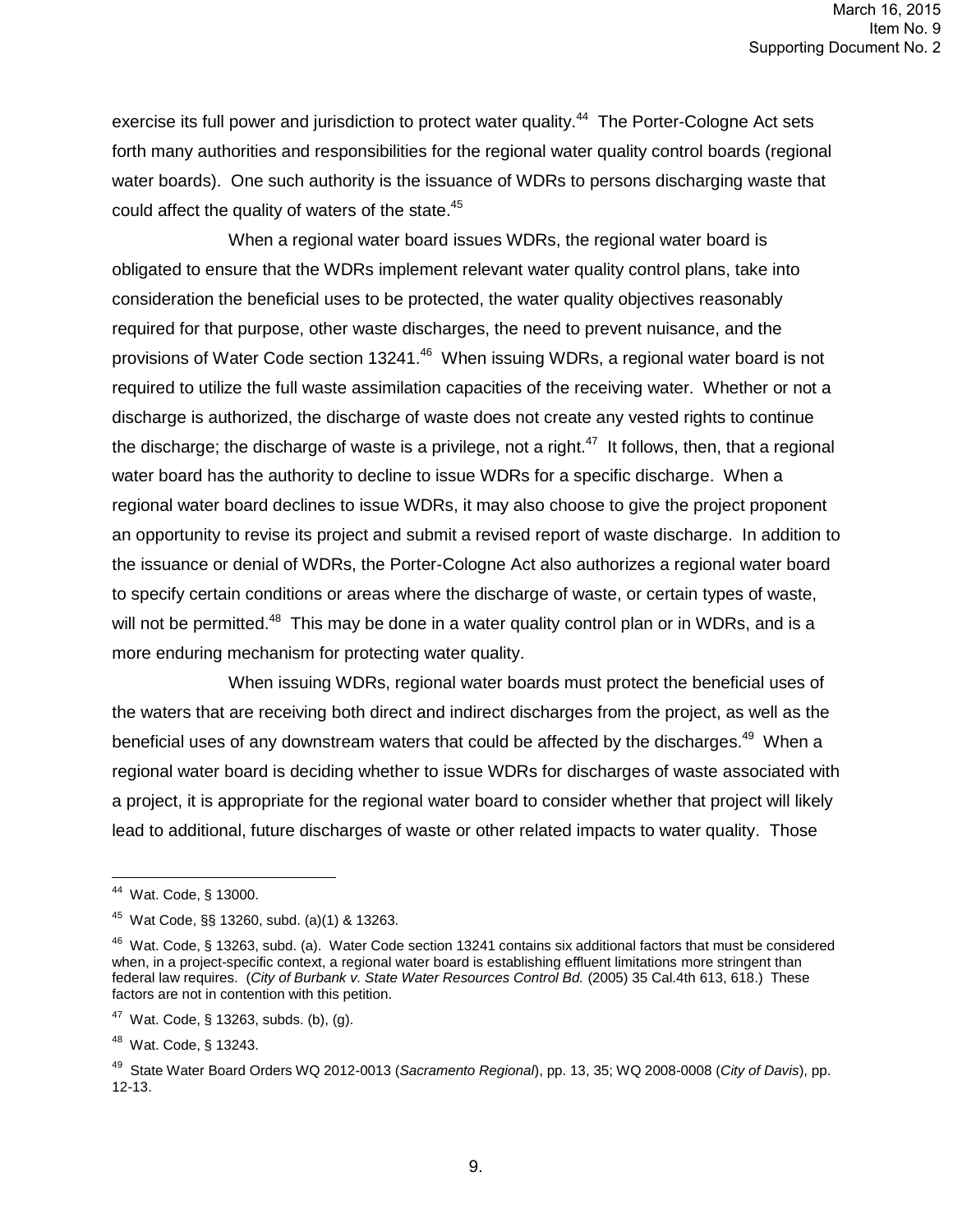future discharges of waste or other water quality impacts may result from future phases or segments of the same project, or from unrelated projects by other project proponents.

Linear projects (e.g., road or power line construction or maintenance) are common examples of projects that may have future phases, or segments, that will lead to future discharges of waste or other water quality impacts. Linear projects may affect many different waters and, in the case of new construction, may be implemented in sequential phases. When future phases of a linear project are likely to occur and may have water quality impacts, a regional water board may request that the project proponent provide any readily-available information on those future phases in connection with a pending report of waste discharge or application for the current phase. An example of a project that may result in future discharges of waste or other water quality impacts from unrelated projects is a development project that is adjacent to a sensitive area, such as an important wetlands area. While the project itself may not have any associated discharges of waste that directly affect the sensitive area, the new development may result in future projects and their discharges of waste, or other water quality impacts resulting from increased public access to the sensitive area.

In most cases, as long as the regional water board complies with CEQA, the regional water board may issue WDRs for the current project and defer issuance of WDRs for future discharges of waste until the point in time that those discharges are actually proposed, without compromising its responsibility to protect water quality from those future discharges. However, there are also occasional instances in which a regional water board may be asked to issue WDRs for a project that will likely lead to additional, future discharges of waste that a regional water board finds require consideration along with the current project. A regional water board is not required to put on blinders when making a decision concerning the authorization of a discharge of waste that will likely lead to additional discharges of waste or other water quality impacts in the future.<sup>50</sup> For example, if a regional water board were to determine, based on evidence in the administrative record, that likely prospective alignments for subsequent phases of a linear project, or future projects that will result from a currently proposed project, will likely

 $50$  The Petitioner asserts that the regional water boards are limited to considering only the discharges of waste that are actually proposed by the discharger in a report of waste discharge, because Water Code section 13263, subdivision (a), only authorizes the regional water boards to "prescribe requirements as to the nature of any proposed discharge, existing discharge, or material change in an existing discharge … ." This is an overly cribbed interpretation of section 13263, particularly in light of the fact that subdivision (a) also requires the regional water board to consider "other waste discharges," and subdivision (d) makes it clear that a regional water board may issue (and, as explained above, therefore also decline to issue) WDRs even if the discharger has not filed a report of waste discharge. It also would interfere with the regional water boards' broad mandates to protect water quality, as described above.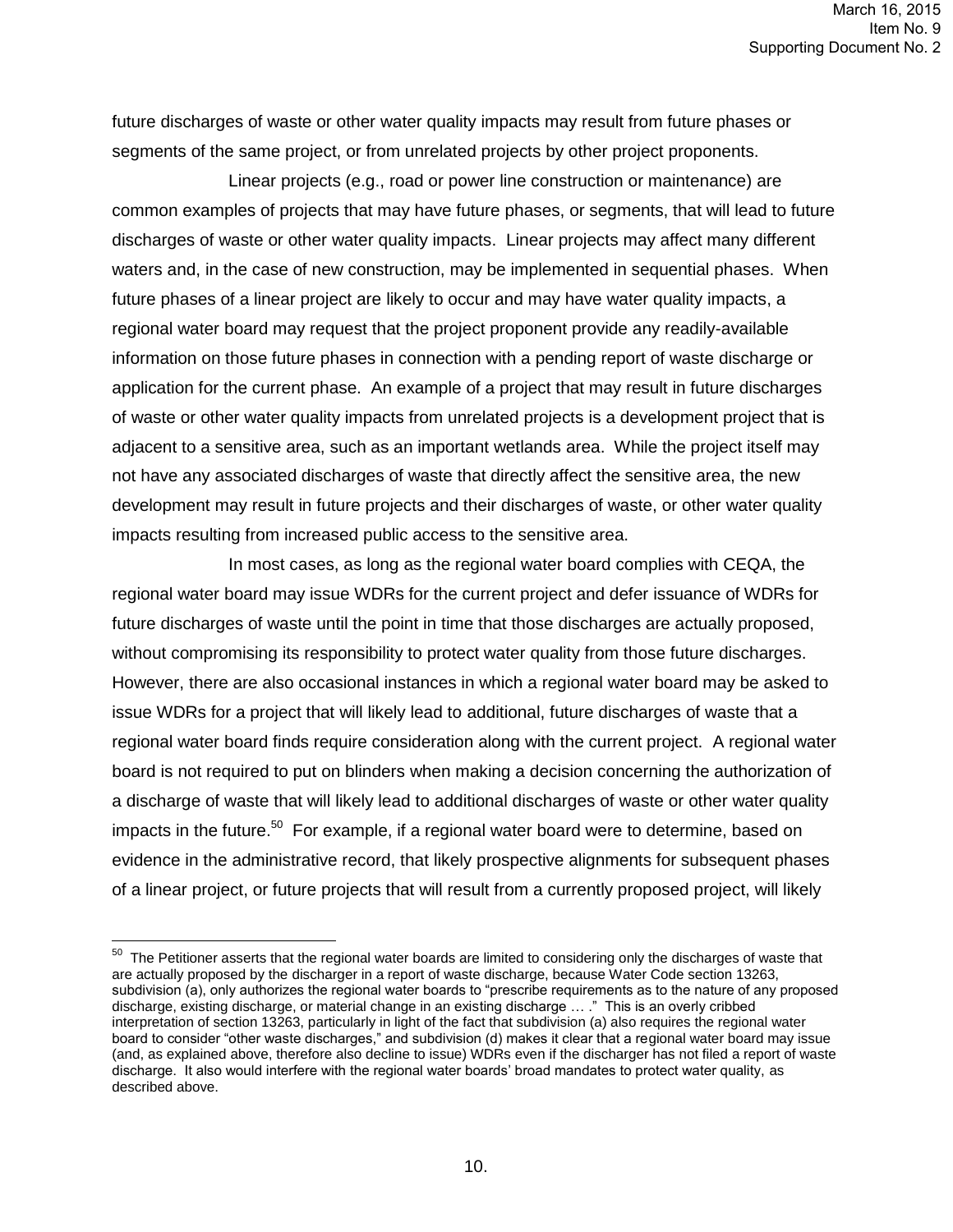lead to additional, future discharges of waste or other water quality impacts from which the regional water board may not be able to adequately protect waters of the state by issuing WDRs or taking other appropriate regulatory actions in the future, the regional water board would be justified in declining to issue WDRs for the project.

# **The Need for Findings**

Regional water board proceedings to consider the issuance of WDRs to an individual entity are governed by the State Water Board's regulations for adjudicative proceedings.<sup>51</sup> These regulations incorporate various statutory provisions, including Government Code section 11425.50, subdivision (a), which provides that "[t]he decision shall be in writing and shall include a statement of the factual and legal basis for the decision." This enables the parties to determine whether, and on what basis, to seek review of a regional water board's decision.<sup>52</sup> The requirement to explain the basis for the regional water board's decision also helps to encourage orderly analysis and reduce the likelihood of unfounded decisions.<sup>53</sup> Further, the factual basis must be supported by evidence in the administrative record.<sup>54</sup>

There is a heightened need for detailed findings based on evidence in the record if a regional water board declines to issue WDRs for a project because it will likely lead to additional, future discharges of waste or other water quality impacts. Those findings should describe the potential for future discharges of waste or other water quality impacts, explain why they are likely to result from the current project before the regional water board, and most importantly, explain why the regional water board would be limited in its ability to exercise its full authority in the future to prohibit, or otherwise restrict, those future discharges or other water quality impacts in such a manner as to carry out the regional water board's obligation to protect waters of the state.

It is critical that a regional water board's staff and counsel ensure that the requirement for a statement of the factual and legal basis for the decision is met when they propose draft WDRs and other adjudicatory orders for the regional water board's consideration. Of course, a regional water board is not obliged to adopt its staff's proposed orders. When a regional water board takes a final action in an adjudicative proceeding by approving an oral

 51 Cal. Code Regs., tit. 23, § 648 et seq.

<sup>52</sup> See *Topanga Assn. for a Scenic Community v. County of Los Angeles* (1974) 11 Cal.3d 506, 514.

<sup>53</sup> *Id*. at p. 516.

<sup>54</sup> *Ibid.*; State Water Board Order WQ 2007-0010 (*Escondido Creek Conservancy*), p. 6.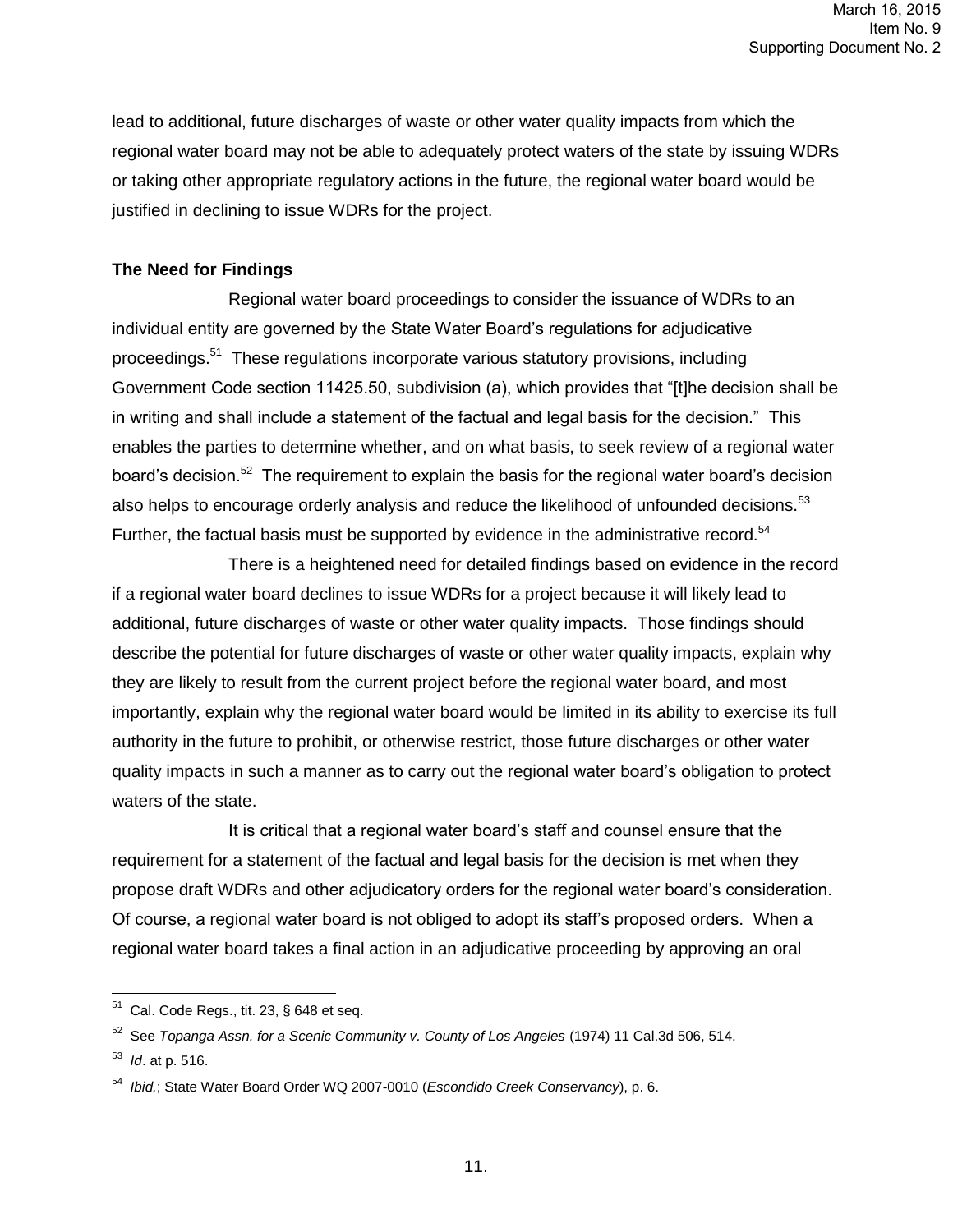motion without a written order, it is incumbent upon the regional water board to ensure that the motion contains, or specifically incorporates, sufficient detail about the factual and legal basis for the motion. Depending on the circumstances, it may be advisable to take a recess to allow staff and counsel an opportunity to carefully draft a motion for the regional water board.<sup>55</sup>

#### **The San Diego Water Board's Decision**

Following several hours of public comments at the June 19, 2013 hearing, San Diego Water Board staff stated that they maintained their recommendation to adopt the Revised Tentative Order.<sup>56</sup> The San Diego Water Board then closed the hearing and the Board Members engaged in public deliberations. Following the deliberations, one Board Member made a motion to not approve the Revised Tentative Order. The motion carried, with a majority of three Board Members voting in favor of the motion and two Board Members voting against the motion. Because the decision was made by oral motion only, we look to the transcript of the deliberations to determine the factual and legal basis for the San Diego Water Board's decision, paying special attention to the statements of the Board Members who comprised the majority.

The Petitioner asserts that the San Diego Water Board declined to adopt the Revised Tentative Order on the grounds that it believed that the Tesoro Extension's Addendum, particularly the Tesoro Extension project description, were inadequate.<sup>57</sup> The San Diego Water Board asserts in its response to the petition that it determined that potential water quality impacts from a larger, more extensive project were not sufficiently evaluated for the San Diego Water Board to approve the Revised Tentative Order.<sup>58</sup> The Coalition asserts in its response to the petition for review that "the transcript clearly shows that the [San Diego Water Board] based its decision on its conclusion that the Tesoro Extension was merely the initial segment of the proposed Foothill-South previously rejected by the [San Diego Water Board], and [the Petitioner] had thus failed to propose adequate waste discharge requirements for the entire project."<sup>59</sup>

 55 It is not always necessary for a regional water board to adopt a formal written order; an oral motion can be memorialized in the official minutes or transcript of the regional water board meeting.

<sup>&</sup>lt;sup>56</sup> San Diego Water Board Hearing Transcript (June 19, 2013), p. 197.

<sup>&</sup>lt;sup>57</sup> Petitioner's Petition for Review of Waste Discharge Requirements Order No. R9-2013-0007 (SWRCB/OCC File A-2259), p. 4.

<sup>&</sup>lt;sup>58</sup> San Diego Water Board Response to Petition for Review of Waste Discharge Requirements Order No. R9-2013-0007 (SWRCB/OCC File A-2259), p. 2.

<sup>&</sup>lt;sup>59</sup> Save San Onofre Coalition Response to Petition for Review of Waste Discharge Requirements Order No. R9-2013-0007 (SWRCB/OCC File A-2259), p. 24.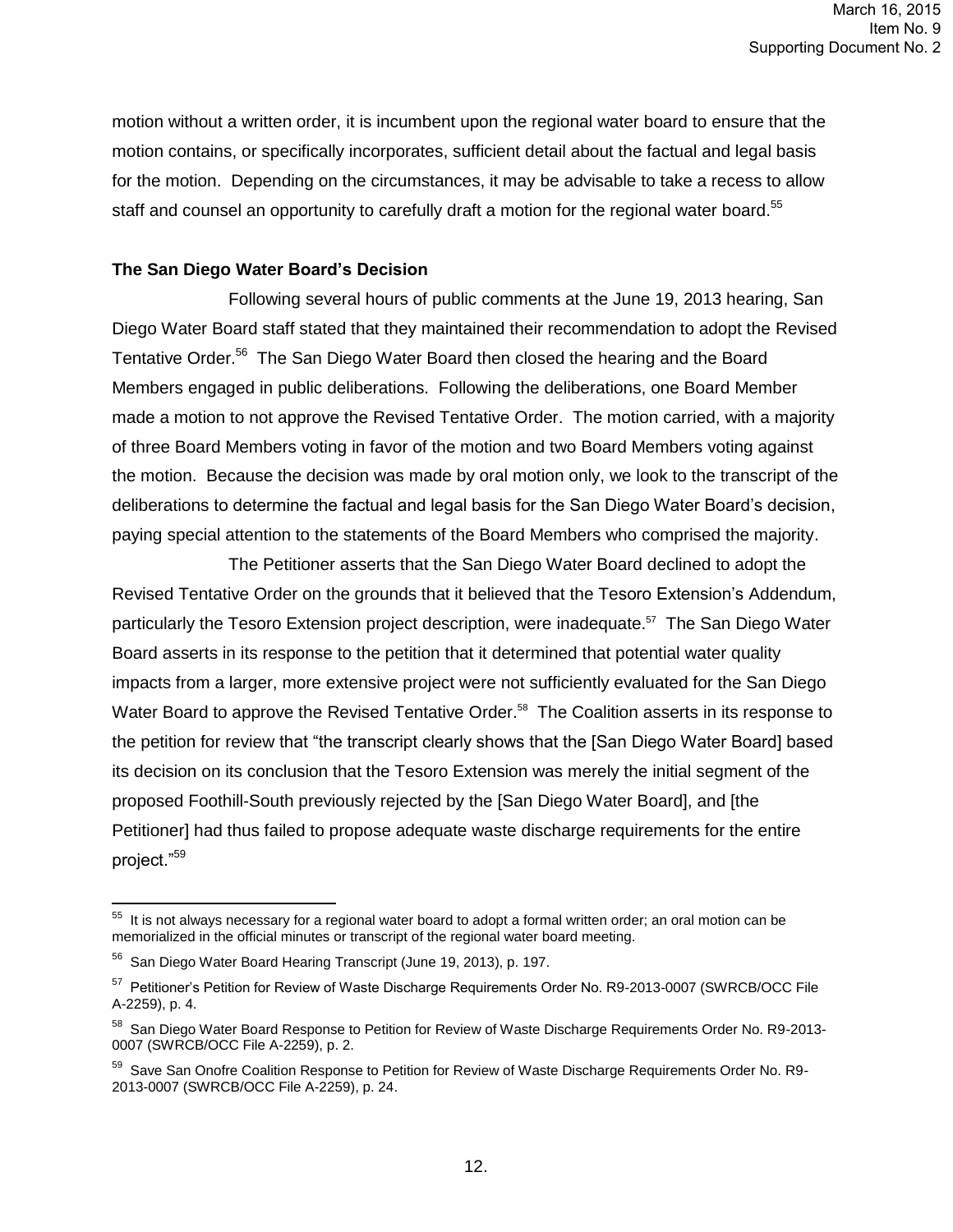As a preliminary matter, it is clear from the transcript that concerns about water quality impacts resulting directly from the Tesoro Extension did not form the basis for the San Diego Water Board's decision. Two of the Board Members indicated that they were satisfied that the Revised Tentative Order adequately addressed any water quality impacts that were directly related to the Tesoro Extension.<sup>60</sup> None of the remaining three Board Members expressed any concerns about water quality impacts that were directly related to the Tesoro Extension.

The Petitioner, the San Diego Water Board, and the Coalition all appear to agree that the focus of the deliberations was on the description of the project. All five of the Board Members commented on the possibility that the Tesoro Extension may be just the first segment of a larger toll road project that connects State Route 241 to Interstate 5, as was analyzed in the 2006 FSEIR.<sup>61</sup> Four of the Board Members' comments indicated that they had concluded that the Tesoro Extension is, in fact, part of a larger project that would eventually connect to Interstate 5, while the fifth Board Member's comments did not clearly indicate whether or not he agreed.<sup>62</sup>

Three of the four Board Members who had concluded that the Tesoro Extension is part of a larger project ultimately voted to not approve the Revised Tentative Order. Two of the majority also expressed generalized concerns that future extensions to Interstate 5 may impact water quality.<sup>63</sup> One of the majority referred three times during the deliberations to a CEQA complaint that had recently been filed by the Attorney General that alleged that the Petitioner had violated CEQA by failing to adequately describe the project.<sup>64</sup> Another majorityvoting Board Member also referred to CEQA and stated that he thought that there was "some ambiguity in what we are required to do and not do in terms of our analysis."<sup>65</sup> Additionally one of the majority indicated that there was another important reason that he planned to vote to not approve the Revised Tentative Order, but he never explained what it was.<sup>66</sup> Therefore, while we can conclude that all three of the Board Members who voted in the majority believed that the

 60 San Diego Water Board Hearing Transcript (June 19, 2013), pp. 198, 201.

<sup>&</sup>lt;sup>61</sup> San Diego Water Board Hearing Transcript (June 19, 2013), pp. 198-206.

<sup>62</sup> *Id.* at pp. 198-203.

<sup>&</sup>lt;sup>63</sup> San Diego Water Board Hearing Transcript (June 19, 2013), pp. 192-205.

<sup>64</sup> See *Id.* at pp. 198-205.

<sup>65</sup> *Id.* at p. 204.

<sup>66</sup> *Id.* at p. 207.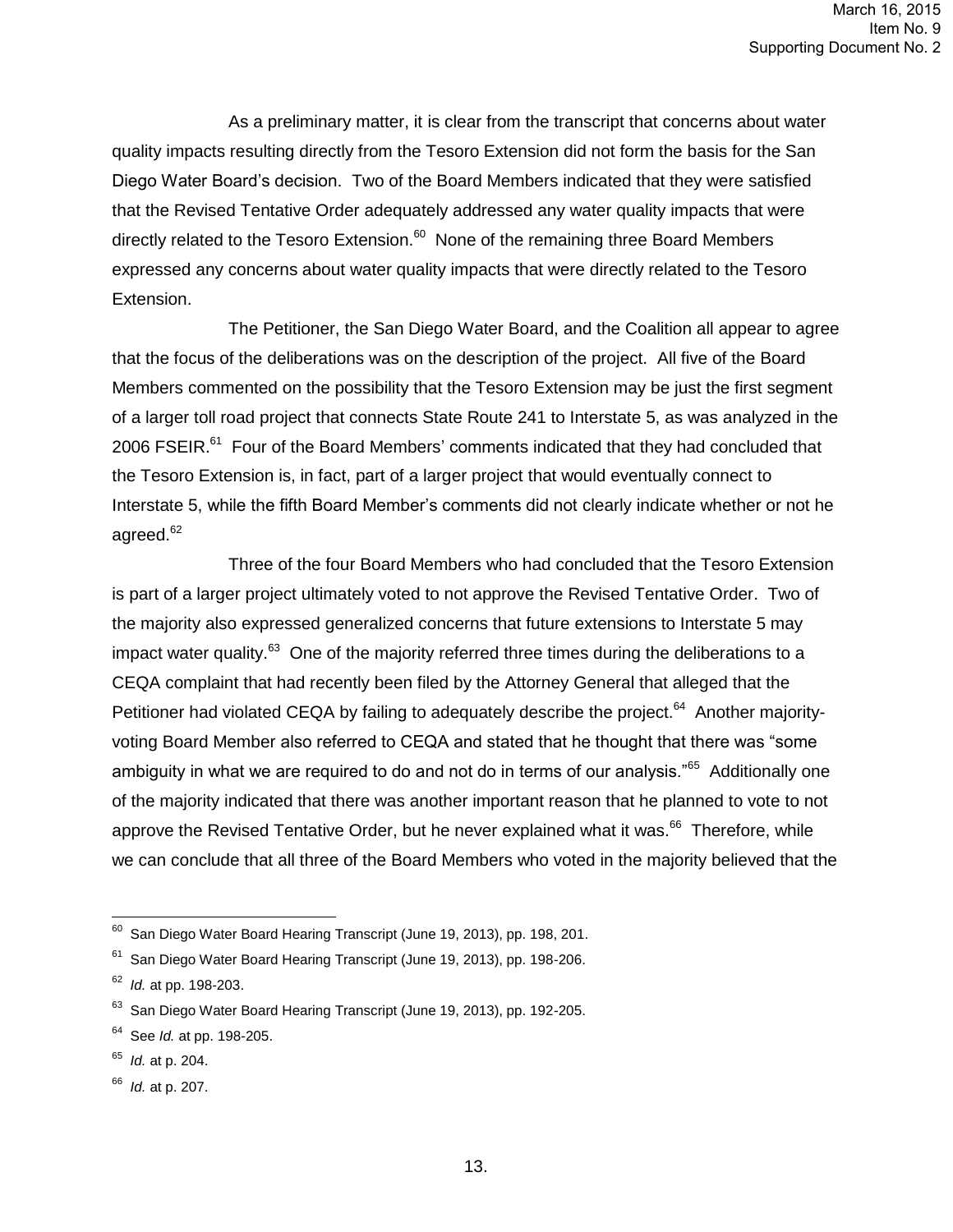Tesoro Extension was part of a larger project that would eventually connect to Interstate  $5<sup>67</sup>$  we are left with no conclusion as to why they voted to not approve the Revised Tentative Order. It is possible that one or more of the Board Members cast their vote because they believed that the Petitioner had violated CEQA. It is possible that one or more of the Board Members cast their vote because they believed that approving WDRs for the Tesoro Extension could lead to unacceptable water quality impacts from a future toll road extension. It is also possible that one or more of the Board Members cast their vote for completely different reasons. Without knowing the factual and legal basis for the decision, it is simply not possible to determine whether it was appropriate.

- //
- // // // // // // // // // // // // // // // // // //

 $\overline{a}$  $67$  There is substantial evidence in the record to support a factual conclusion that the Tesoro Extension is part of a larger project. That evidence includes the Petitioner's approval of the preferred alternative described in the 2006 FSEIR, the statement on page 2-2 of the Addendum that the Tesoro Extension "does not preclude a connection to any of the 19 toll road alternatives evaluated in the [FSEIR]," Figure 4 of the Addendum, which depicts connections between the Tesoro Extension and the alternatives evaluated in the FSEIR, entitled "Future Alignment Alternatives," and the Petitioner's counsel's statement during the March 13, 2013 hearing that the Tesoro Extension is part of the planned transportation corridor that extends all the way from the existing State Route 241 to Interstate 5. (San Diego Water Board Hearing Transcript (March 13, 2013), p. 74.)